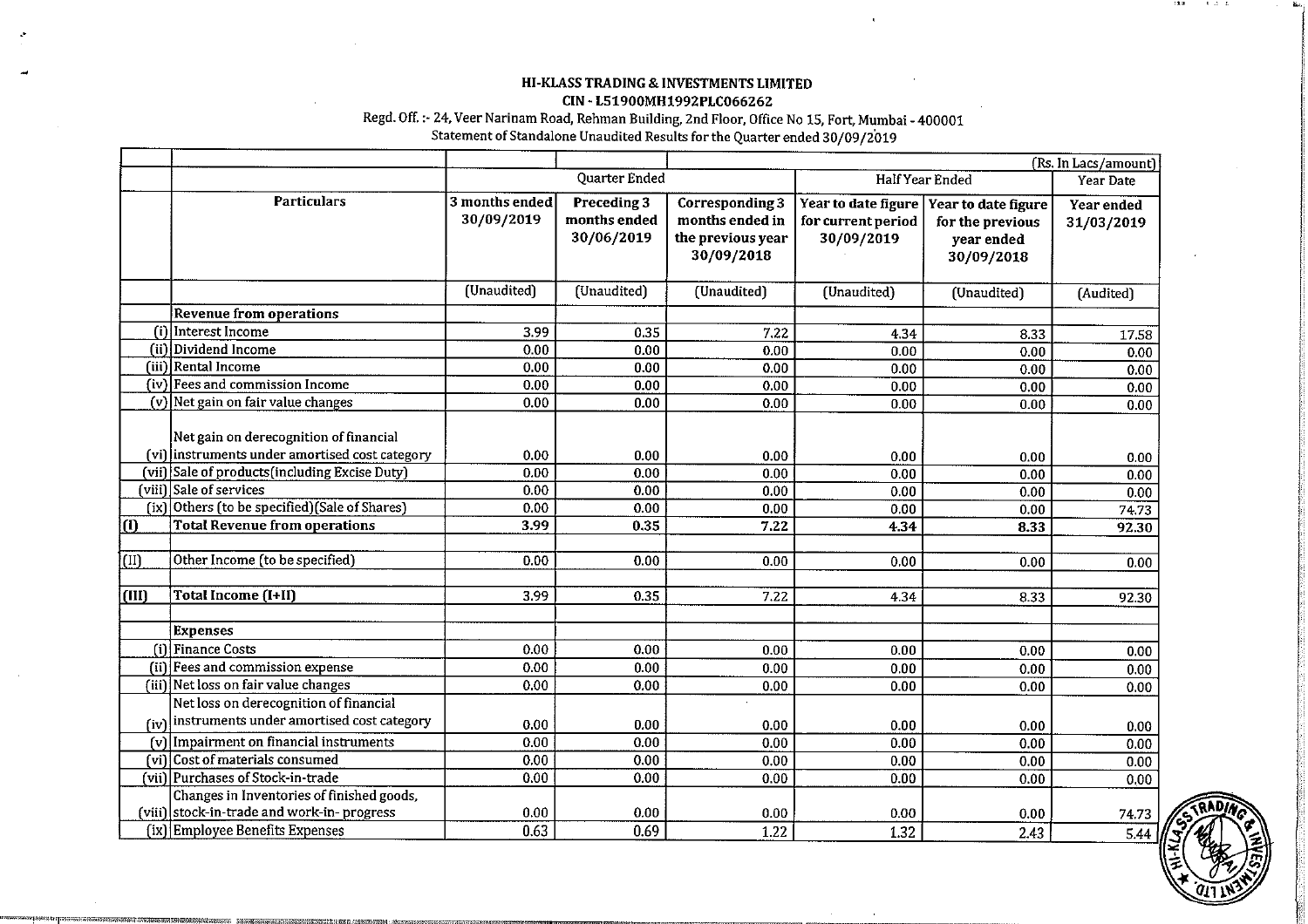|                          | Depreciation, amortization and impairment         |      |         |      |         |                   |          |
|--------------------------|---------------------------------------------------|------|---------|------|---------|-------------------|----------|
| (x)                      |                                                   | 0.00 | 0.00    | 0.00 | 0.00    | 0.00              | 0.00     |
|                          | (xi) Others expenses (to be specified)            | 0.46 | 3.89    | 0.00 | 4.35    | $\overline{0.15}$ | 33.58    |
| (IV)                     | <b>Total Expenses (IV)</b>                        | 1,09 | 4,58    | 1.22 | 5.67    | 2.58              | 11374    |
|                          |                                                   |      |         |      |         |                   |          |
|                          | Profit / (loss) before exceptional items and      |      |         |      |         |                   |          |
| (V)                      | tax (III-IV)                                      | 2.90 | $-4.23$ | 6.01 | $-1.33$ | 5.76              | $-21.44$ |
| $\overline{\text{(VI)}}$ | <b>Exceptional items</b>                          | 0.00 | 0.00    | 0.00 | 0.00    | 0.00              | 0.00     |
| (VII)                    | Profit/(loss) before tax (V-VI)                   | 2.90 | $-4.23$ | 6.01 | $-1.33$ | 5.76              | $-21.44$ |
| $\vert$ (VIII)           | Tax Expense:                                      |      |         |      |         |                   |          |
|                          | (1) Current Tax                                   | 0.00 | 0.00    | 0.00 | 0.00    | 0.00              | 1.37     |
|                          | (2) Deferred Tax                                  | 0.00 | 0.00    | 0.00 | 0.00    | 0.00              | 0.00     |
|                          | Profit / (loss) for the period from continuing    |      |         |      |         |                   |          |
| (IX)                     | operations(VII-VIII)                              | 2.90 | $-4.23$ | 6.01 | $-1.33$ | 5.76              | -22.81   |
| $\overline{(\text{X})}$  | Profit/(loss) from discontinued operations        | 0.00 | 0.00    | 0.00 | 0.00    | 0.00              | 0.00     |
| $\overline{\text{(XI)}}$ | Tax Expense of discontinued operations            | 0.00 | 0.00    | 0.00 | 0.00    | 0.00              | 0.00     |
|                          | Profit/(loss) from discontinued                   |      |         |      |         |                   |          |
| (XII)                    | operations(After tax) (X-XI)                      | 0.00 | 0.00    | 0.00 | 0.00    | 0.00              | 0.00     |
| (XIII)                   | Profit/(loss) for the period (IX+XII)             | 2.90 | $-4.23$ | 6.01 | $-1.33$ | 5.76              | $-22.81$ |
|                          |                                                   |      |         |      |         |                   |          |
| (XIV)                    | <b>Other Comprehensive Income</b>                 |      |         |      |         |                   |          |
|                          |                                                   |      |         |      |         |                   |          |
|                          | (A) (i) Items that will not be reclassified to    |      |         |      |         |                   |          |
|                          | profit or loss (specify items and amounts)        | 0.00 | 0.00    | 0.00 | 0.00    | 0.00              | 0.00     |
|                          | (ii) Income tax relating to items that will not   |      |         |      |         |                   |          |
|                          | be reclassified to profit or loss                 | 0.00 | 0.00    | 0.00 | 0.00    | 0.00              | 0.00     |
|                          | Subtotal (A)                                      | 0.00 | 0.00    | 0.00 | 0.00    | 0.00              | 0.00     |
|                          | (B) (i) Items that will be reclassified to profit |      |         |      |         |                   |          |
|                          | or loss (specify items and amounts)               | 0.00 | 0.00    | 0.00 | 0.00    | 0.00              | 0.00     |
|                          | (ii) Income tax relating to items that will be    |      |         |      |         |                   |          |
|                          | reclassified to profit or loss                    | 0.00 | 0.00    | 0.00 | 0.00    | 0.00              | 0.00     |
|                          | Subtotal (B)                                      | 0.00 | 0.00    | 0.00 | 0.00    | 0.00              | 0.00     |
|                          | Other Comprehensive Income (A+B)                  | 0.00 | 0.00    | 0.00 | 0.00    | 0.00              | 0.00     |
|                          |                                                   |      |         |      |         |                   |          |
|                          | <b>Total Comprehensive Income for the</b>         |      |         |      |         |                   |          |
|                          | period (XIII+XIV) (Comprising Profit              |      |         |      |         |                   |          |
|                          | (Loss) and other Comprehensive Income             |      |         |      |         |                   |          |
| (XV)                     | for the period)                                   | 2.90 | $-4.23$ | 6.01 | $-1.33$ | 5.76              | $-22.81$ |
|                          |                                                   |      |         |      |         |                   |          |
|                          | Earnings per equity share (for continuing         |      |         |      |         |                   |          |
| (XVI)                    | operations)                                       |      |         |      |         |                   |          |
|                          | Basic (Rs.)                                       | 0.00 | $-0.00$ | 0.00 | $-0.00$ | 0.00              | $-0.00$  |
|                          | Diluted (Rs.)                                     | 0.00 | $-0.00$ | 0.00 | $-0.00$ | 0.00              | $-0.00$  |
|                          |                                                   |      |         |      |         |                   |          |

 $\ddot{\phantom{a}}$ 



 $\cdots$ 

contract and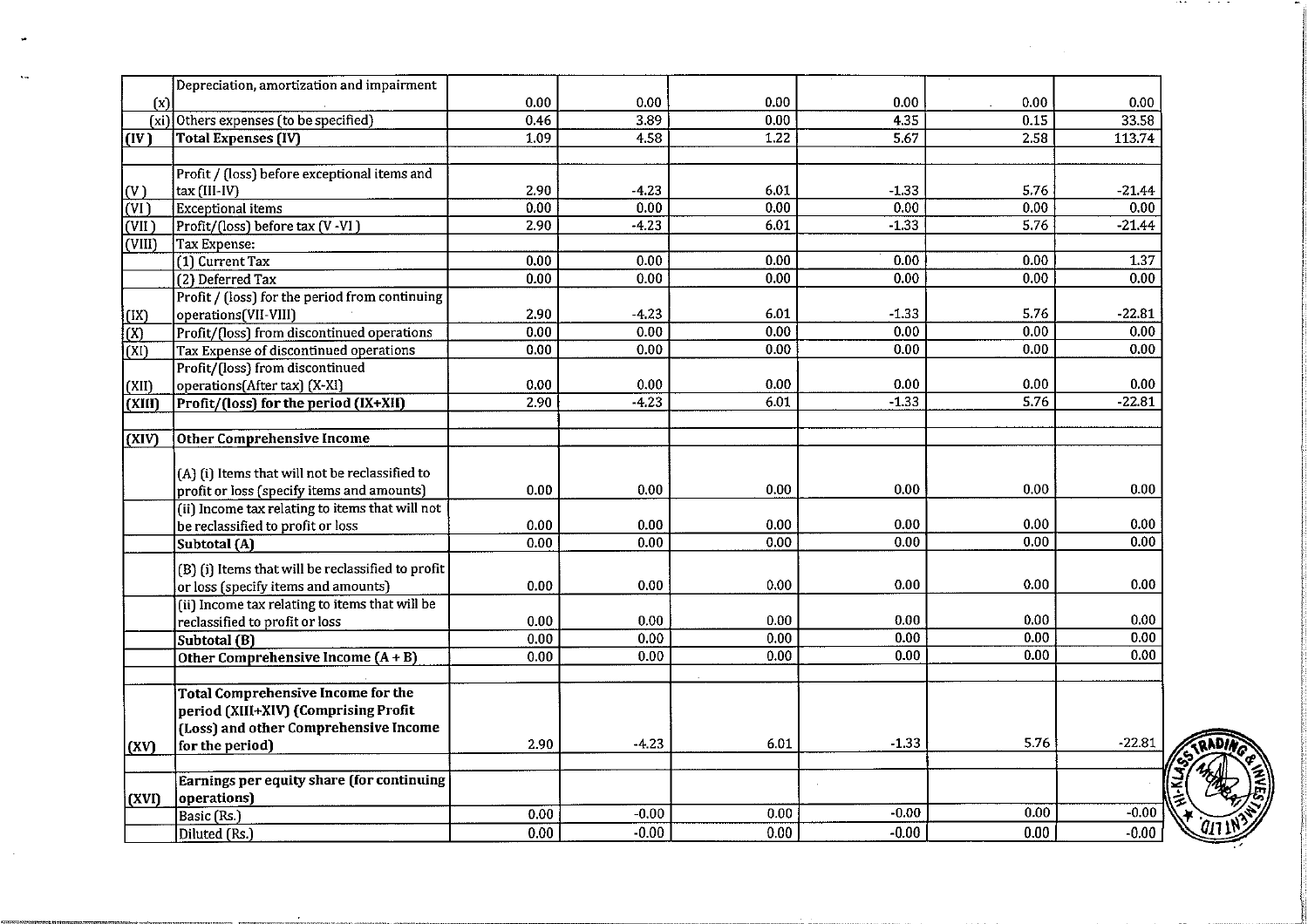|                | Earnings per equity share (for             |                   |                   |      |      |      |      |
|----------------|--------------------------------------------|-------------------|-------------------|------|------|------|------|
| $\vert$ (XVII) | discontinued operations)                   |                   |                   |      |      |      |      |
|                | Basic (Rs.)                                | 0.00 <sub>1</sub> | 0.00              | 0.00 | 0.00 | 0.00 | 0.00 |
|                | Diluted (Rs.)                              | 0.00 <sub>1</sub> | 0.00              | 0.00 | 0.00 | 0.00 | 0.00 |
|                |                                            |                   |                   |      |      |      |      |
|                |                                            |                   |                   |      |      |      |      |
|                | Earnings per equity share (for continuing) |                   |                   |      |      |      |      |
|                | (XVIII) and discontinued operations)       |                   |                   |      |      |      |      |
|                | Basic (Rs.)                                | 0.00              | 0.00              | 0.00 | 0.00 | 0.00 | 0.00 |
|                | Diluted (Rs.)                              | 0.00 <sub>1</sub> | 0.00 <sub>1</sub> | 0.00 | 0.00 | 0.00 | 0.00 |

Notes:

1) The above results were reviewed by the Audit Committee and thereafter taken on record by the Board in its

meeting held on 13th November, 2019 and also Limited Review were carried out by the Statutory Auditors.

**2)** Previous period figures have been regrouped/rearranged wherever considered necessary.

**3)** Financial Results for all the periods presented have been prepared in accordance with IND AS notified under the Companies (Indian Accounting Standards) Rules, 2015 as amended from time to time

**Date** : - **13th November, 2019 Place** : - **Mumhai.** 



**For HI-KLASS TRADING** & **INVESTMENTS LIMITED** 

**SURESH JAIN Designation : Managing Director DIN: 01142300**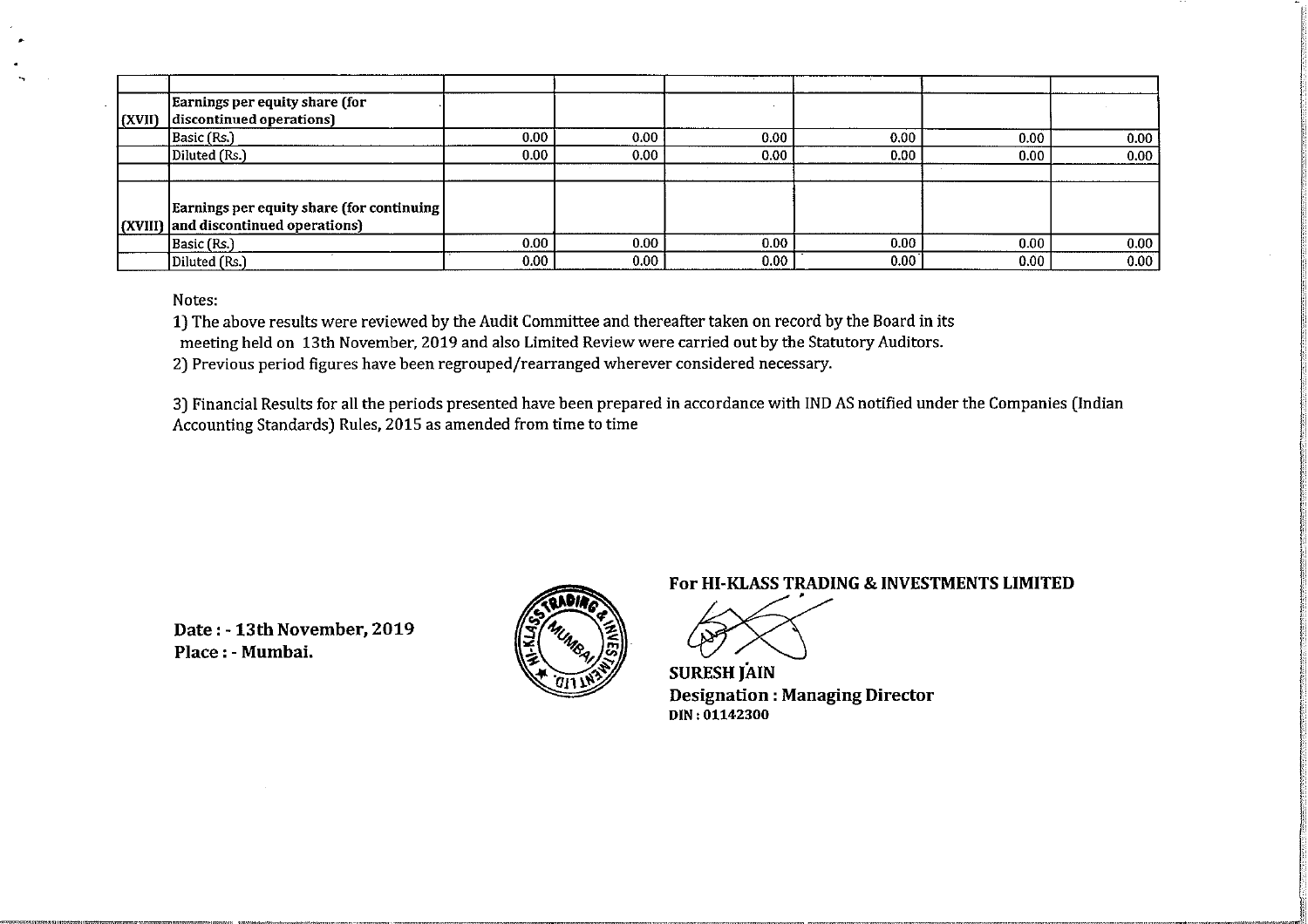### HI-KLASS TRADING & INVESTMENTS LIMITED CIN - L51900MH1992PLC066262

Regd. Off. :- 24, Veer Narinam Road, Rehman Building, 2nd Floor, Office No 15, Fort, Mumbai - 400001

|                                                                          | <b>Standalone Statement of Assets and Liabilities</b> |                              |  |  |  |  |
|--------------------------------------------------------------------------|-------------------------------------------------------|------------------------------|--|--|--|--|
| Particulars                                                              | As at half year ended                                 | As at Previous year<br>ended |  |  |  |  |
|                                                                          | (30/09/2019)                                          | (31/03/2019)                 |  |  |  |  |
| <b>ASSETS</b>                                                            |                                                       |                              |  |  |  |  |
| 1 Financial Assets                                                       |                                                       |                              |  |  |  |  |
| (a) Cash and cash equivalents                                            | 612,954.94                                            | 195,954.94                   |  |  |  |  |
| (b) Bank Balance other than (a) above                                    | 1,879.31                                              | 5,416,246.23                 |  |  |  |  |
| (c)Derivative financial instruments                                      |                                                       |                              |  |  |  |  |
| (d) Receivables                                                          |                                                       |                              |  |  |  |  |
| (I) Trade Receivables                                                    | 11,921,743.40                                         | 11,921,743.40                |  |  |  |  |
| (II) Other Receivables                                                   |                                                       |                              |  |  |  |  |
| (e) Loans                                                                | 28,685,000.00                                         | 23,900,754.00                |  |  |  |  |
| $(t)$ Investments                                                        | 10,000.00                                             | 10,000.00                    |  |  |  |  |
| Other Financial assets (to be specified)<br>(g)                          | 159,132.00                                            | 130,754.00                   |  |  |  |  |
| Non-financial Assets<br>2                                                |                                                       |                              |  |  |  |  |
| Inventories<br>(a)                                                       | 5.071,370.38                                          | 5,071,370.38                 |  |  |  |  |
| (b) Current tax assets (Net)                                             |                                                       |                              |  |  |  |  |
| (c) Deferred tax Assets (Net)                                            |                                                       |                              |  |  |  |  |
| (d) Investment Property                                                  |                                                       |                              |  |  |  |  |
| (e) Biological assets other than bearer plants                           |                                                       |                              |  |  |  |  |
| (f)<br>Property, Plant and Equipment                                     | 2,582.00                                              | 2,582.00                     |  |  |  |  |
| Capital work-in-progress<br>(g)                                          |                                                       |                              |  |  |  |  |
| Intangible assets under development<br>(h)                               |                                                       |                              |  |  |  |  |
| Goodwill<br>$\mathbf{I}$                                                 |                                                       |                              |  |  |  |  |
| (j) Other Intangible assets                                              |                                                       |                              |  |  |  |  |
| (k) Other non-financial assets (to be specified)                         | 3,440,000.00                                          | 3,440,000.00                 |  |  |  |  |
| <b>Total Assets</b>                                                      | 49,904,662.03                                         | 50,089,404.95                |  |  |  |  |
| LIABILITIES AND EQUITY                                                   |                                                       |                              |  |  |  |  |
| <b>LIABILITIES</b>                                                       |                                                       |                              |  |  |  |  |
| 1 Financial Liabilities                                                  |                                                       |                              |  |  |  |  |
| (a) Derivative financial instruments                                     |                                                       |                              |  |  |  |  |
| (b) Payables                                                             |                                                       |                              |  |  |  |  |
| (I)Trade Payables                                                        |                                                       |                              |  |  |  |  |
| (i) total outstanding dues of micro                                      |                                                       |                              |  |  |  |  |
| enterprises and small enterprises                                        |                                                       |                              |  |  |  |  |
| (ii) total outstanding dues of creditors other                           |                                                       |                              |  |  |  |  |
| than micro enterprises and small enterprises                             |                                                       |                              |  |  |  |  |
| (II) Other Payables                                                      |                                                       |                              |  |  |  |  |
| (i) total outstanding dues of micro enterprises<br>and small enterprises |                                                       |                              |  |  |  |  |
| (ii) total outstanding dues of creditors other                           |                                                       |                              |  |  |  |  |
| than micro enterprises and small enterprises                             | 144,106.00                                            | 195,892.00                   |  |  |  |  |
| (c) Debt Securities                                                      |                                                       |                              |  |  |  |  |
| (d) Borrowings (Other than Debt Securities)                              |                                                       |                              |  |  |  |  |
| (e) Deposits                                                             |                                                       |                              |  |  |  |  |



 $\frac{1}{\alpha}$ 

t.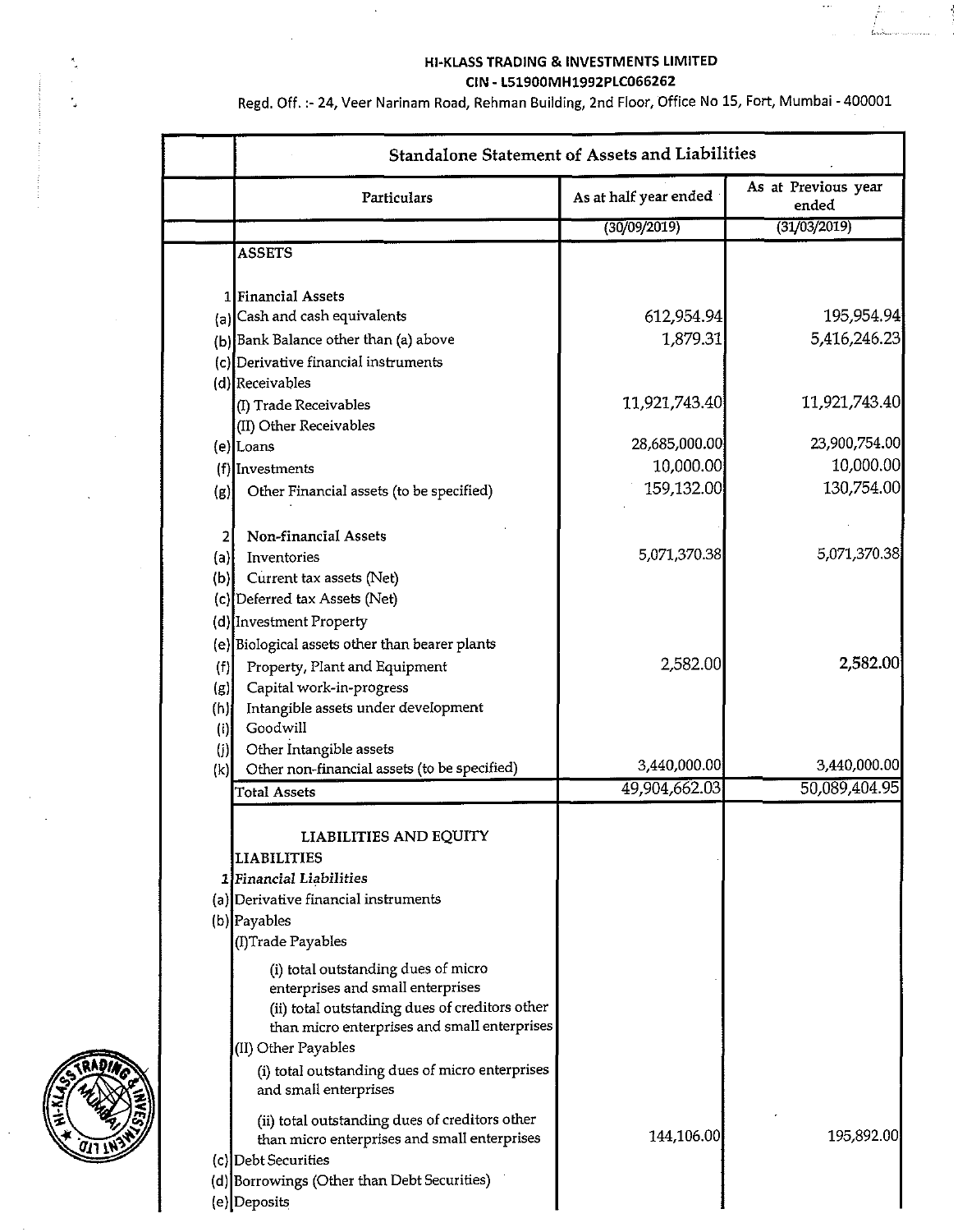|     | (f) Subordinated Liabilities<br>(g) Other financial liabilities (to be specified) |                                |                                |
|-----|-----------------------------------------------------------------------------------|--------------------------------|--------------------------------|
|     | Non-Financial Liabilities                                                         |                                |                                |
| (a) | Current tax liabilities (Net)                                                     |                                |                                |
| (b) | Provisions                                                                        |                                |                                |
| (c) | Deferred tax liabilities (Net)                                                    |                                |                                |
| (d) | Other non-financial liabilities (to be specified)                                 |                                |                                |
|     | 3 EQUITY<br>(a) Equity Share capital<br>(b) Other Equity                          | 31,062,000.00<br>18,698,556.03 | 31,062,000.00<br>18,831,512.95 |
|     | Total Liabilities and Equity                                                      | 49,904,662.03                  | 50,089,404.95                  |

**Date:** - **13th November, 2019 Place** : - **Mumbai** 



**For HI-KLASS TRADING,& INVESTMENTS LIMITED** 

**SURESH JAlN Designation: Managing Director DIN** : **01142300**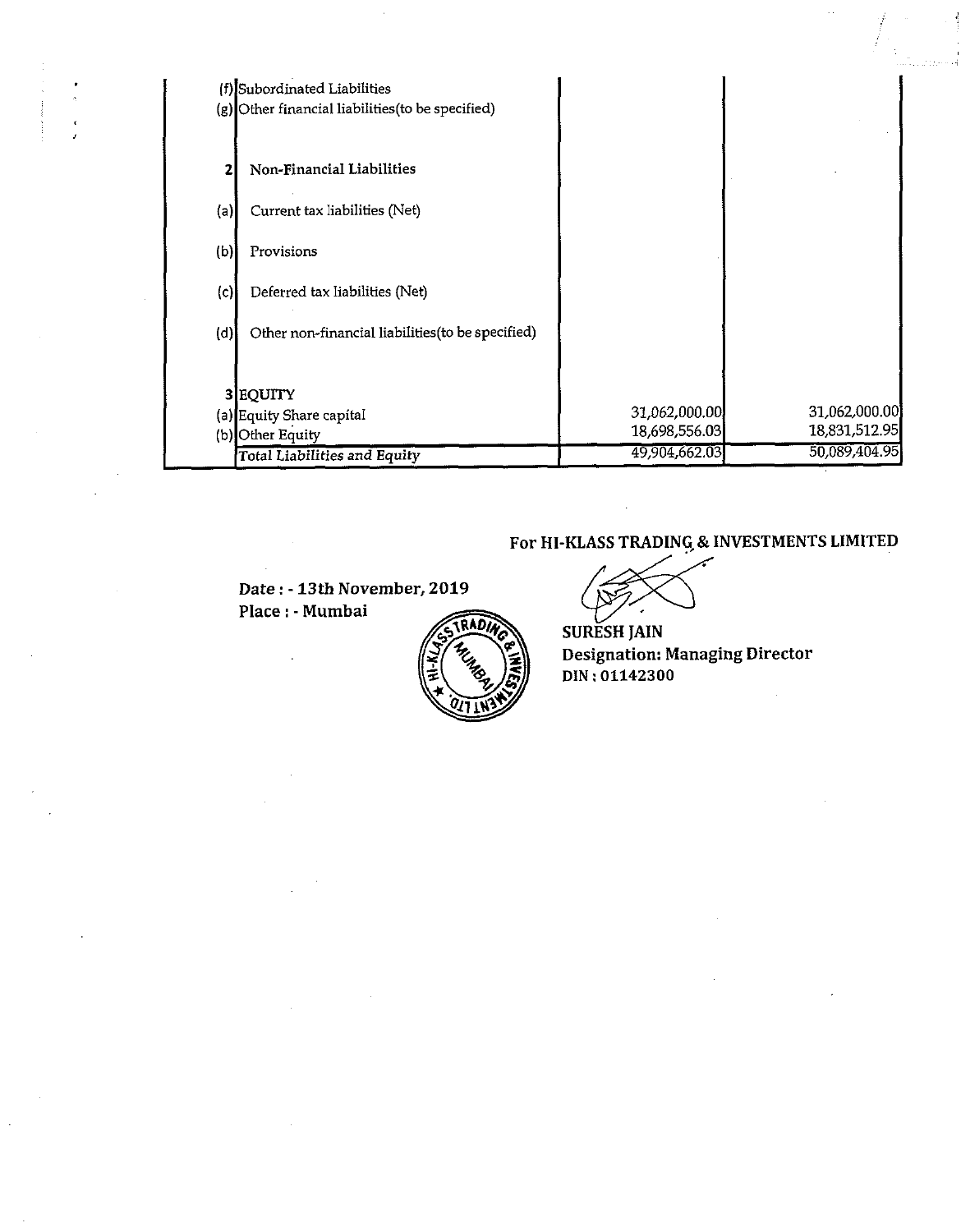# **HI** - **KLASS TRADING AND INVESTMENTS LIMITED**

CIN - L51900MH1992PLCO66262

Regd. Off. :- 24, Veer Narinam Road, Rehman Building, 2nd Floor, Office No 15, Fort, Mumbai - 400001 Cash Flow Statement for the six months ended 30/09/2019

| Particulars                                                                                    | For <b>Malfyear</b> ended |              |  |
|------------------------------------------------------------------------------------------------|---------------------------|--------------|--|
|                                                                                                |                           |              |  |
| A. Cash flow from operating activities                                                         |                           |              |  |
| Net Profit / (Loss) before extraordinary items and tax                                         |                           | 132,956.92   |  |
| Adjustme <u>nts for:</u>                                                                       |                           |              |  |
| Depreciation and amortisation                                                                  |                           |              |  |
| Dividend income                                                                                |                           |              |  |
| Operating profit / (loss) before working capital changes                                       |                           | 132,956.92   |  |
| Changes in working capital:                                                                    |                           |              |  |
| Adjustments for (increase) / decrease in operating assets:                                     |                           |              |  |
| Inventories                                                                                    |                           |              |  |
| Trade receivables                                                                              |                           |              |  |
| Short-term loans and advances                                                                  | 4,812,624.00              |              |  |
| Adjustments for increase / (decrease) in operating liabilities.                                |                           |              |  |
| Trade payables                                                                                 | 51,786.00                 |              |  |
|                                                                                                |                           | 4,864,410.00 |  |
|                                                                                                |                           | 4,997,366.92 |  |
| Cash flow from extraordinary items                                                             |                           |              |  |
| Cash generated from operations                                                                 |                           | 4,997,366.92 |  |
| Net income tax (paid) / refunds                                                                |                           |              |  |
| Net cash flow from / (used in) operating activities (A)                                        |                           | 4,997,366.92 |  |
| B. Cash flow from Investing activities                                                         |                           |              |  |
| Sale of Non Current Investments                                                                |                           |              |  |
| Dividend received                                                                              |                           |              |  |
| Purchase of Computer                                                                           |                           |              |  |
| Net cash flow from / (used in) investing activities (B)                                        |                           |              |  |
| C. Cash flow from financing activities                                                         |                           |              |  |
| Receipt form Issue of Shares                                                                   |                           |              |  |
| Net cash flow from / (used in) financing activities (C)                                        |                           |              |  |
| Net increase / (decrease) in Cash and cash equivalents (A+B+C)                                 |                           | 4,997,366.92 |  |
| Cash and cash equivalents at the beginning of the year                                         |                           | 5,612,201.17 |  |
| Effect of exchange differences on restatement of foreign currency Cash and cash<br>equivalents |                           |              |  |
| Cash and cash equivalents at the end of the year                                               |                           | 614,834.25   |  |
|                                                                                                |                           |              |  |
|                                                                                                |                           |              |  |

Notes:

! j

!

 $\ket{\mathfrak{g}}$  The Cash Flow Statement reflects the combined cash flows pertaining to continuing and discounting operations.

### For HI-KLASS TRADING & INVESTMENTS LIMITED



SURESH JAlN . Managlng Director DIN: 01142300 . Place : Mumbai

Date :13.11.2019